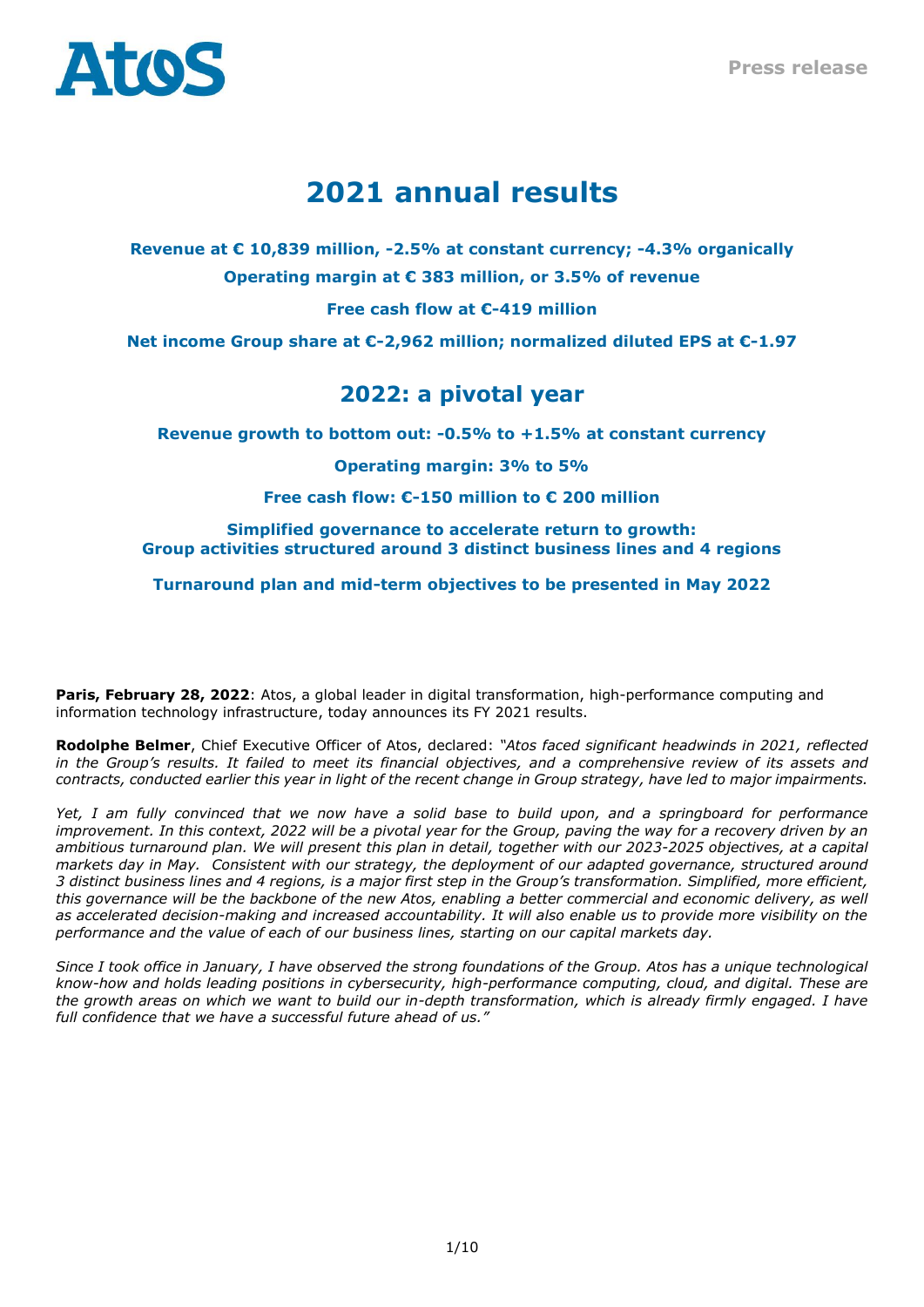

## **2021 Key figures**

Atos consolidated and statutory financial statements for the year ended December 31, 2021 were approved by the Board of Directors on February 28, 2022. Audit procedures have been completed and the audit reports are in the process of being issued.

| €M                                                            | <b>FY</b><br>2021 | <b>FY</b><br>2020 | Variation | Variation at<br>constant<br>currency |
|---------------------------------------------------------------|-------------------|-------------------|-----------|--------------------------------------|
| Revenue                                                       | 10,839            | 11,181            | $-3.1\%$  | $-2.5%$                              |
| <b>Operating Margin</b>                                       | 383               | 1,002             |           |                                      |
| % operating margin rate                                       | 3.5%              | $9.0\%$           | -550 bps  | $-540 bps$                           |
| Operating Margin before Depreciation<br>& Amortization (OMDA) | 1,095             | 1,661             |           |                                      |
| % OMDA rate                                                   | 10.1%             | 14.9%             | -480 bps  |                                      |
| Normalized Net income (loss)                                  | $-215$            | 725               |           |                                      |
| Net income (loss)                                             | $-2,962$          | 550               |           |                                      |
| Free Cash Flow                                                | $-419$            | 513               |           |                                      |
| Net debt                                                      | 1,226             | 467               |           |                                      |

**Revenue** was **€ 10,839 million** in 2021, a **-2.5%** decrease at constant currency compared to 2020 (**-4.3%** organically). In the context of an acceleration of customers' move to the Cloud, a significant decline of the classic IT business could not be offset by the growth in Digital, Cloud, Security and Decarbonization activities and the contribution from bolt-on acquisitions. In the **fourth quarter**, revenue declined by -7.5% at constant currency (-8.9% organically), as the aforementioned trends were compounded by an unexpected reassessment of the cost to go of a large financial services BPO contract in the UK, leading to a major revision of the project's completion rate, as well as project slippages partly due to supply chain pressure. Excluding the impact of the UK BPO contract reassessment, revenue decline in the fourth quarter was -5.4% at constant currency (-6.9% organically)

**Operating margin** amounted to **€ 383 million**, or **3.5% of revenue**, a -540 bps decrease at constant currency compared to 2020. The group's profitability was primarily impacted by the under absorption of fixed costs in the declining classic IT infrastructure business, the reassessment of the large UK BPO contract, increased overheads linked to the Spring program started in 2020 and incremental recruitment and retention costs on a tight talent market.

**Normalized net income Group share** was **€-215 million. Net income Group share** was **€-2,962 million,** including significant goodwill and other assets **impairments** as well as provisions, reserves for bad debt and contract assets impairment, for a total amount of **€ 2.5 billion**. Out of this amount, € 2.4 billion resulted from a comprehensive review of assets recoverability and legacy contract profitability, in light of the Group's decision to focus on Digital, Cloud, Security and Decarbonization activities, away from classic IT services.

**Free cash flow** was **€-419 million,** primarily reflecting a lower OMDA, a negative change in working capital of €-156 million and the cost associated to the German turnaround plan for € 180 million.

**Net debt** was **€-1,226 million** at the end of 2021, translating into a net debt / OMDA (IFRS) of 1.1. Assuming the full conversion of the OEB, the Group net debt was €-883 million.

## **Group transformation firmly engaged**

In early 2022, under the leadership of new CEO Rodolphe Belmer, Atos has engaged in an **in-depth transformation**, in order to accelerate the Group's return to growth.

Leveraging on the unique technological know-how of the Group's 109,000 employees, and its leading positions in cybersecurity, high-performance computing, cloud, and digital, Atos intends to articulate its transformation around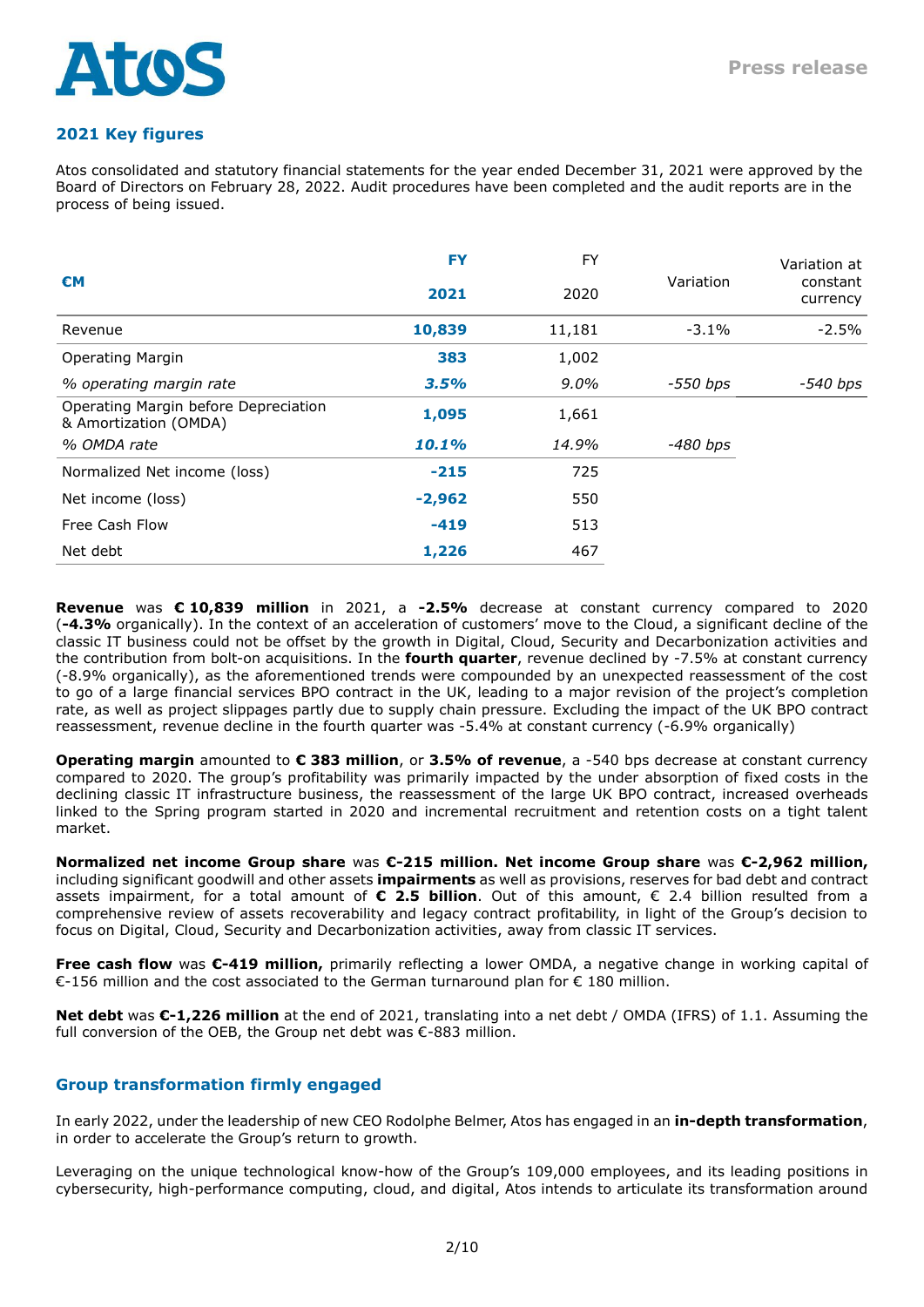

four key priorities: adapt and simplify its governance, energize sales and commercial momentum, rationalize its cost structure and reposition its activity portfolio through a disposal and acquisition program.

A major first step in Atos's transformation was achieved in February 2022 with the announcement of the **Group's adapted and simplified governance**, structured around three distinct business lines and four regions, served by a centralized commercial direction and corporate functions.

Each Business Line regroups the activities that fall under the same business model and operate in the same competitive landscape:

**Tech Foundations** bundles Atos's asset-intensive activities reaching maturity, such as Data Center & Hosting, Digital Workplace, Unified Communication & Collaboration as well as Business Process Outsourcing.

**Digital** is a skills & capabilities-driven service business and will serve Atos's customers in Digital, Cloud and Decarbonization and help them succeed in their digital transformation.

**Big Data & Security** is a high-growth, R&D-intensive business and focuses on Cybersecurity products & services, High performance & Edge computing and Mission critical systems.

The **four Regions**: Northern Europe & APAC, Central Europe, Southern Europe and Americas, have ownership of accounts, regional resources and full P&L, in order to ensure optimal customer centricity and accelerated operational cadence.

The managerial governance of the company has been streamlined in order to accelerate decision-making and increase accountability. It is structured around a newly created **Executive Board** of 12 members, compared to 21 previously.

A detailed **turnaround plan** and **2023-2025 objectives** will be presented in May 2022, during a dedicated capital markets day.

#### **2022: a pivotal year**

The continued decline in classic IT services, combined with personnel cost inflation and supply chain tensions, will put further pressure on revenue and profitability, particularly in the first half of the year.

However, the second half should see an improvement, with revenue growth at constant currency turning positive, and an uptick in operating margin. This improvement will be the reflect of performance optimization actions already implemented, an easier comparison basis and a more favorable revenue mix.

Free cash flow should improve significantly compared to 2021, and will largely depend on operating margin delivery and further working capital fluctuations.

For the full-year, Atos expects:

- Revenue growth at constant currency of  $-0.5\%$  to  $+1.5\%$ ;
- Operating margin of 3% to 5%;
- Free cash flow between  $\epsilon$ -150 million and  $\epsilon$  200 million.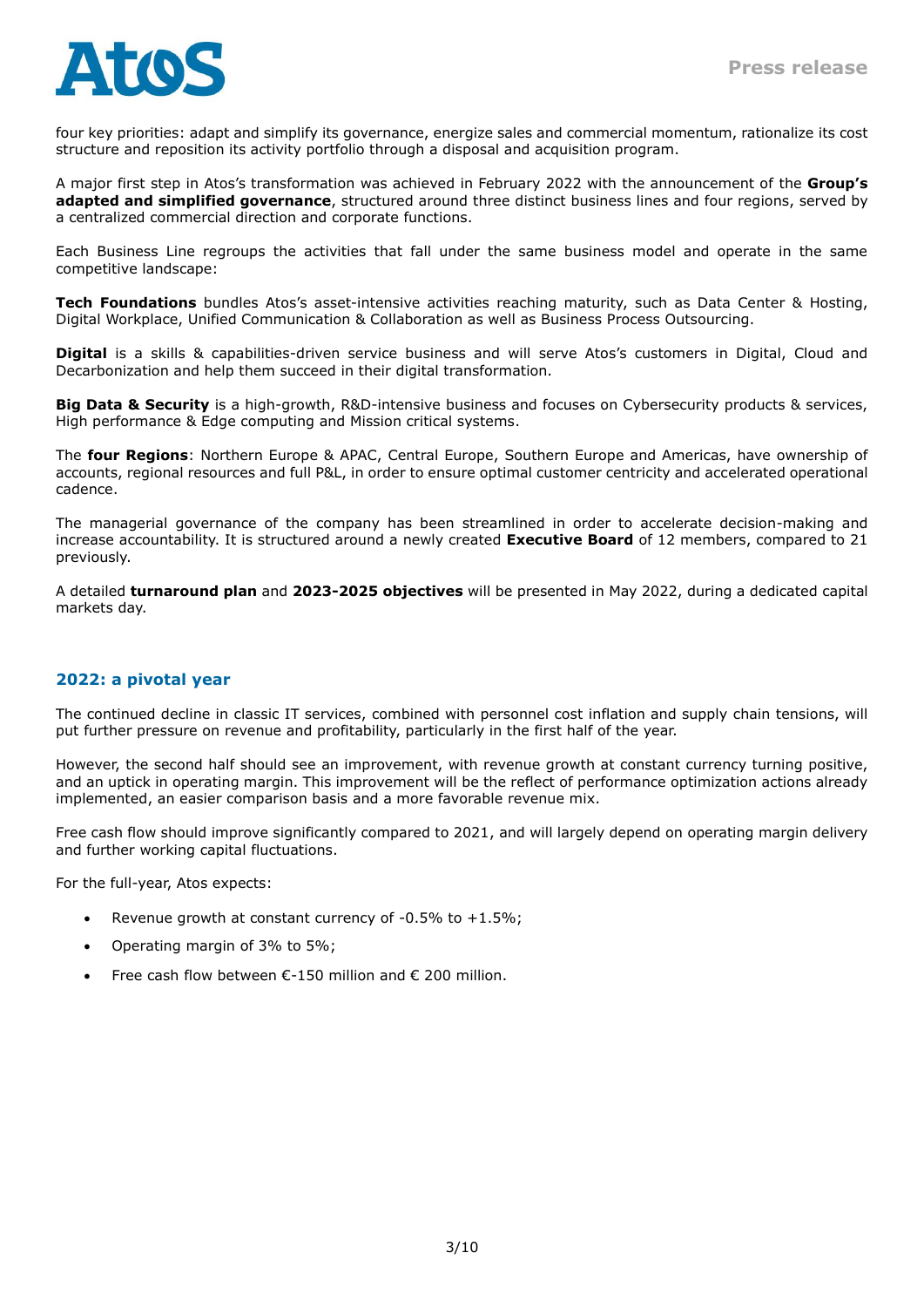

## **2021 performance by Regional Business Unit**

|                       |        | Revenue |                                             | <b>Operating margin</b> |                  | Operating margin % |         |
|-----------------------|--------|---------|---------------------------------------------|-------------------------|------------------|--------------------|---------|
| In $\epsilon$ million | 2021   | 2020*   | <b>Evolution at</b><br>constant<br>currency | 2021                    | 2020*            | 2021               | 2020*   |
| North America         | 2,418  | 2,518   | $-4.0%$                                     | 254                     | 377l             | 10.5%              | 15.0%   |
| Northern Europe       | 2,686  | 2,769   | $-3.0%$                                     | 50                      | 230              | 1.8%               | 8.3%    |
| Central Europe        | 2,515  | 2,699   | $-6.8%$                                     | 28                      | 123              | 1.1%               | 4.6%    |
| Southern Europe       | 2,418  | 2,347   | $+3.0%$                                     | 54                      | 189 <sup> </sup> | 2.2%               | 8.1%    |
| Growing Markets       | 802    | 781     | $+2.7%$                                     | 73                      | <b>110</b>       | 9.1%               | 14.0%   |
| Global structures     |        |         |                                             | $-76$                   | $-43$            | $-0.7%$            | $-0.4%$ |
| <b>Total</b>          | 10,839 | 11,114  | $-2.5%$                                     | 383                     | 987              | 3.5%               | 8.9%    |

*\* At constant currency*

In 2021, revenue growth in Southern Europe and Growing Markets could not offset contractions in North America, Northern Europe and Central Europe. All Regional Business Units recorded a decrease in operating margin; in addition to region-specific reasons outlined below, these decreases reflected higher structure costs linked to the Spring program and incremental recruitment and retention costs on a tight talent market.

**North America** revenue decreased by -4.0% at constant currency, as a decline in classic data centers activities was only partially mitigated by a good performance in consulting, systems integration and application development, cloud and Big Data & Security. By industry, Public Sector & Defense, Resources & Services and Healthcare & Life Sciences were down, while Telecom, Media & Technology, Manufacturing and Financial Services & Insurance recorded growth. Operating Margin remained at a high level, at 10.5%, however down year-on-year due to lower fixed costs absorption in classic activities, a higher recourse to subcontracting to compensate staff attrition, and high-margin transactions recorded in 2020, that did not reoccur in 2021.

**Northern Europe** revenue decreased by -3.0% at constant currency, due to the reassessment of the cost to go on a BPO contract with a large UK customer in Financial Services & Insurance, which led to a major revision of the project's completion rate. In other Industries, growth in Telecom, Media & Technology, Manufacturing and Healthcare & Life Sciences compensated revenue decrease in Public Sector & Defense and Resources & Services. Operating Margin decreased markedly, to 1.8%, primarily impacted by the UK BPO contract reassessment and, to a lesser extent, by some difficulties in project deliveries.

**Central Europe** revenue was down -6.8% year-on-year, reflecting the decline in classic IT services, especially in the Manufacturing Industry, as well as lower product sales in Unified Communications & Collaboration and Big Data & Security. In other Industries, revenue was down in Telecom Media & Technology, Public Sector & Defense, and Resources & Services, while Healthcare & Life Sciences and Financial Services & Insurance were broadly stable. Operating margin decreased to 1.1%, impacted by lower fixed costs absorption and difficulties in the delivery of some projects.

**Southern Europe** revenue grew +3.0%, in spite of a challenging Q4 with lower product sales. Revenue grew in most Industries: Healthcare & Life Sciences in particular, with a double-digit growth, as well as Manufacturing, Financial Services & Insurance, Public Sector & Defense and Resources & Services. Telecom, Media & Technology contracted due to lower Unified Communications & Collaboration activity. Operating margin decreased to 2.2%, impacted by (i) an unfavourable business mix evolution, with lower high-margin Big Data & Security sales offset by lower-margin product sales, and (ii) price increases from some suppliers.

**Growing Markets** revenue increased by +2.7% at constant currency. Healthcare & Life Sciences grew double-digit, driven by Australia and Asia, and Manufacturing and Financial Services delivered robust growth. This was partially mitigated by a lower level of Unified Communications & Collaboration activity in Telecom, Media & Technology, project slippage in Resources & Services, and lower activity in Public Sector & Defense. Operating margin was impacted by a less favorable business mix and price reductions with a large customer in Financial Services & Insurance.

**Global structures** costs increased, reflecting a larger centralization of global functions, and management of global industries in accordance with the Spring program.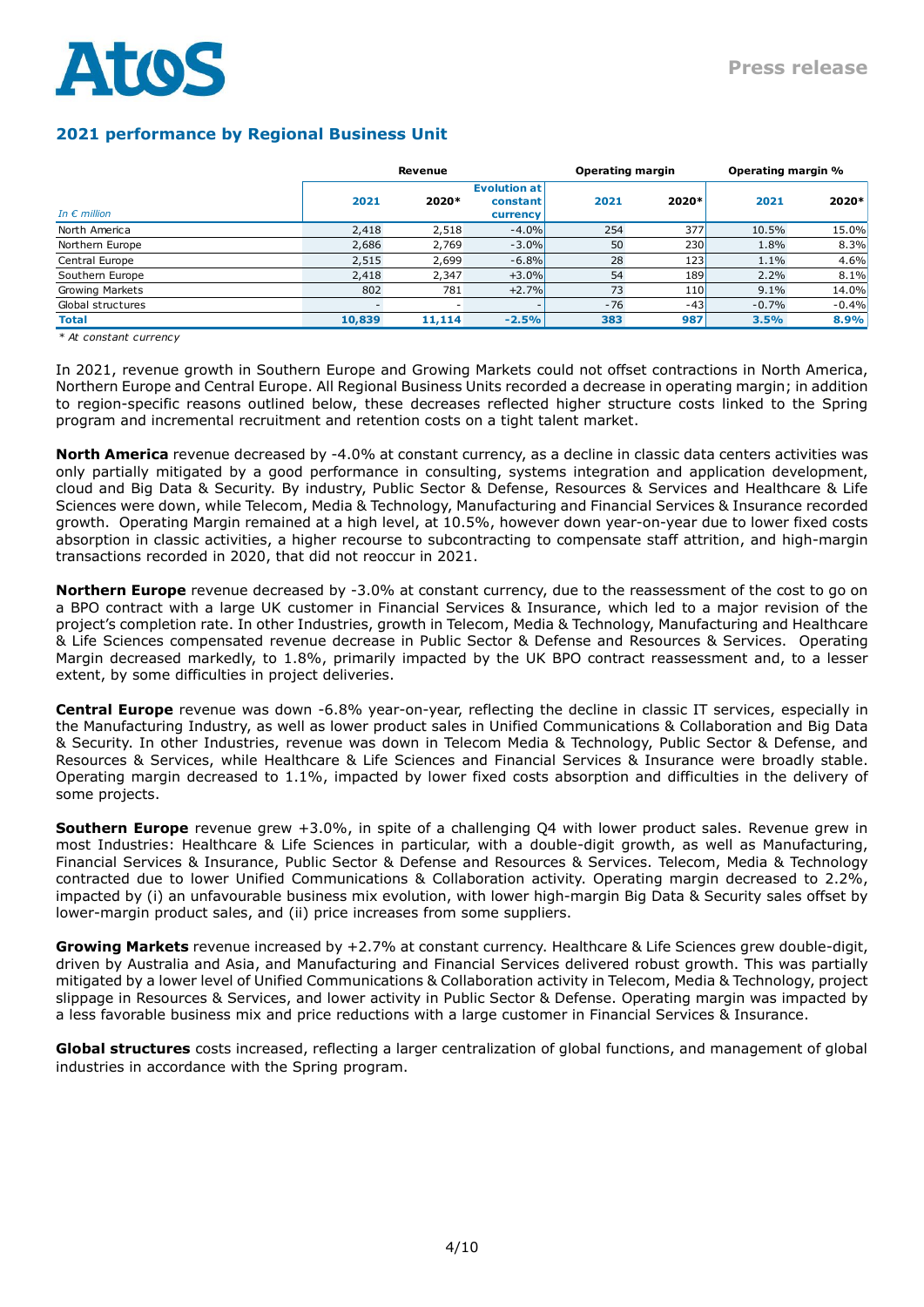## **2021 performance by Industry**

|                                |        | Revenue |                                             | <b>Operating margin</b> |       | Operating margin % |       |
|--------------------------------|--------|---------|---------------------------------------------|-------------------------|-------|--------------------|-------|
| In $\epsilon$ million          | 2021   | 2020*   | <b>Evolution at</b><br>constant<br>currency | 2021                    | 2020* | 2021               | 2020* |
| Manufacturing                  | 2,024  | 1,999   | $+1.3%$                                     | 73                      | 68    | 3.6%               | 3.4%  |
| Financial Services & Insurance | 2,081  | 2,104   | $-1.1%$                                     | 37                      | 257   | 1.8%               | 12.2% |
| Public Sector & Defense        | 2,354  | 2,580   | $-8.7%$                                     | 63                      | 261   | 2.7%               | 10.1% |
| Telecom, Media & Technology    | 1,506  | 1,526   | $-1.3%$                                     | 55                      | 123   | 3.6%               | 8.0%  |
| Resources & Services           | 1,567  | 1,623   | $-3.4%$                                     | 42                      | 121   | 2.7%               | 7.5%  |
| Healthcare & Life Sciences     | 1,306  | 1,284   | $+1.8%$                                     | 113                     | 157   | 8.7%               | 12.2% |
| <b>Total</b>                   | 10,839 | 11,114  | $-2.5%$                                     | 383                     | 987   | 3.5%               | 8.9%  |

*\* At constant currency*

Most industries recorded a decrease in their global revenue at constant currency, as well as a lower operating margin compared to 2020.

**Manufacturing** managed to grow its revenue and operating margin, partially recovering from a strong decline in 2020. **Financial Services & Insurance** revenue and, to a larger extent, operating margin, were negatively impacted by the UK BPO contract reassessment in Q4. **Public Sector & Defense** recorded a marked decrease in revenue and profitability, driven by North America, after a strong performance in 2020. In **Telecom, Media & Technology,** revenue decreased slightly, with a sharper decrease in profitability. **Resources & Services** contracted as volume reductions in retail and energy & utilities could not be compensated by a partial recovery in transport and hospitality. Revenue grew in **Healthcare & Life Sciences**, after a resilient 2020, while operating margin was significantly lower.

## **Operating Margin to Operating Income**

| (in $\epsilon$ million)                                   | 2021     | 2020   |
|-----------------------------------------------------------|----------|--------|
| <b>Operating margin</b>                                   | 383      | 1,002  |
| Staff reorganization                                      | $-312$   | $-127$ |
| Rationalization and associated costs                      | $-81$    | $-36$  |
| Integration and acquisition costs                         | $-44$    | $-41$  |
| Amortization of intangible assets (PPA from acquisitions) | $-151$   | $-153$ |
| Equity based compensation                                 | $-34$    | $-74$  |
| Other items                                               | $-2,529$ | 80     |
| <b>Operating income (loss)</b>                            | $-2.768$ | 650    |

**Operating income** was a loss of **€-2,768 million** in 2021, compared to a € 650 million income in 2020.

**Staff reorganization costs** in 2021 included costs associated to the German turnaround plan for €-180 million.

In light of the Group's decision to focus on Digital, Cloud, Security and Decarbonization activities, away from classic infrastructure services and Unified Communications & Collaboration, a comprehensive review of assets recoverability and legacy contract profitability was carried out. This review led to **impairment of goodwill and other noncurrent assets**, **provisions for supplier commitments**, as well as **additional provisions, reserve for bad debt** and **write-off of contract assets** for a total amount of **€-2,355 million**, booked at the end of the year. The break down is as follows:

- $\bullet$   $\epsilon$ -1,324 million of goodwill impairment;
- €-532 million of impairment of other non-current assets (€-165 million) and provisions for supplier commitments (€-367 million);
- €-499 million of other assets write-offs, provisions for onerous contracts, bad debt reserves and others.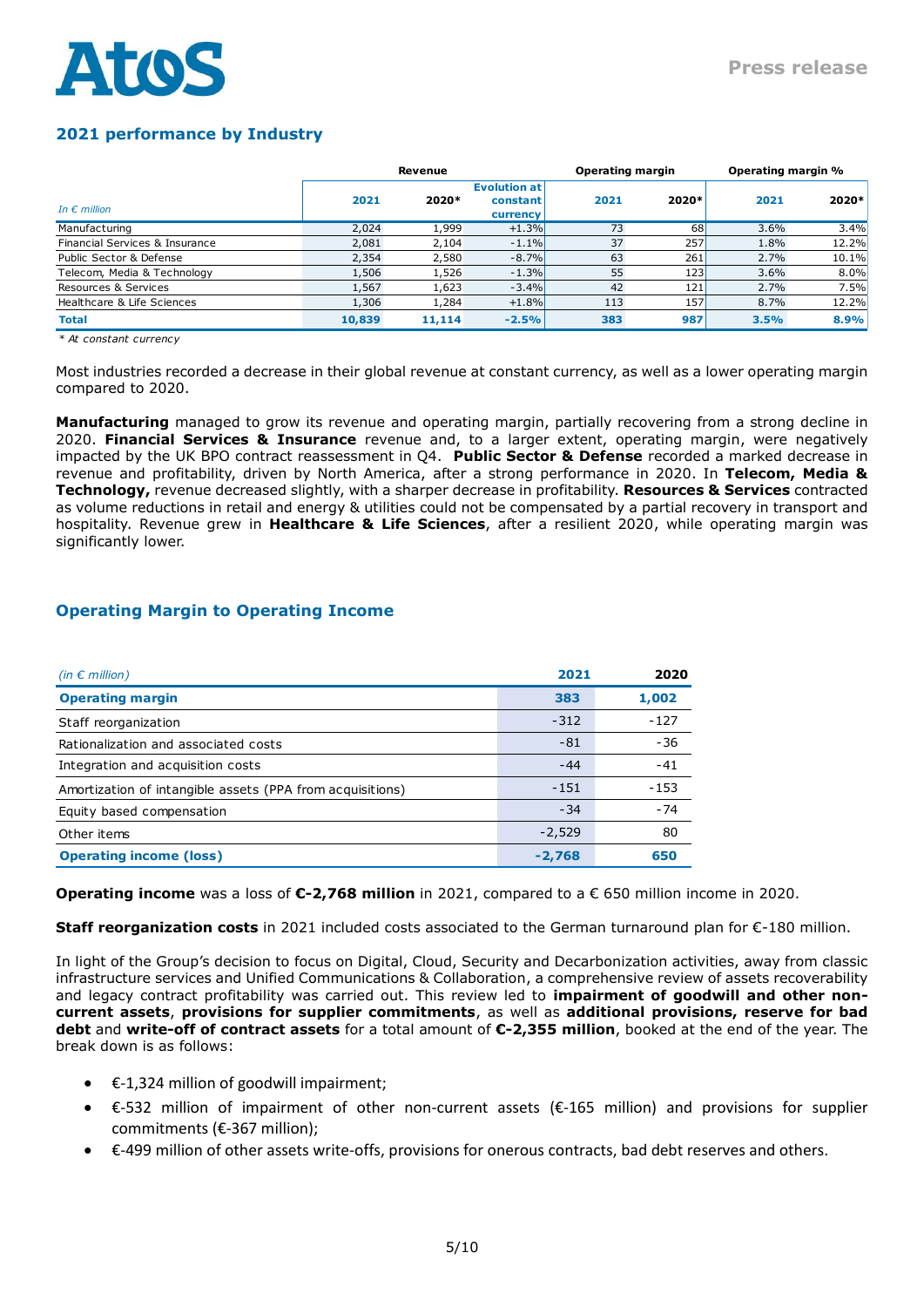

## **Operating income to Net income Group share**

**Net financial expense** amounted to **€-151 million** increasing from €-51 million in 2020, mainly reflecting the lower value of Worldline shares underlying the Optional Exchangeable Bond.

The **tax charge** was €-39 million in 2021 and included the derecognition of deferred tax assets for an amount of € 446 million.

As a result of the above and of non-controlling interest (€ 3 million) and share of profit of associate (nil), **net income Group share** was a loss of **€-2,962 million** for 2021.

Both **basic EPS Group share** and **diluted EPS Group share** were at **€-27.03**, compared to € 5.05 in 2020.

The **normalized net income Group share** excluding unusual, abnormal and infrequent items (net of tax) amounted to **€-215 million**, compared to € +725 million in 2020.

Both **normalized basic EPS** and **normalized diluted EPS** were at **€-1.97** in 2021, compared to € 6.65 in 2020.

## **Free cash flow and net debt**

| (in $\epsilon$ million)                                             | 2021   | 2020   |
|---------------------------------------------------------------------|--------|--------|
| <b>Operating Margin before Depreciation and Amortization (OMDA)</b> | 1,095  | 1,661  |
| Capital expenditures                                                | $-272$ | $-320$ |
| Lease payments                                                      | $-391$ | $-361$ |
| Change in working capital requirement                               | $-156$ | $-63$  |
| <b>Cash from operation (CFO)</b>                                    | 275    | 916    |
| Tax paid                                                            | $-81$  | $-113$ |
| Net cost of financial debt paid                                     | $-25$  | $-33$  |
| Reorganization, Rationalization & Integration costs                 | $-438$ | $-191$ |
| Other changes                                                       | $-151$ | $-66$  |
| <b>Free Cash Flow (FCF)</b>                                         | $-419$ | 513    |

In 2021, **free cash flow** was **€-419 million** compared to € 513 million in 2020. In addition to a lower Operating Margin before Depreciation and Amortization (OMDA), this negative performance mainly stemmed from:

- A negative change in working capital of €-156 million, primarily reflecting a reduction in cash in advance measures and accelerated supplier payments at the end of 2021, partially offset by the impact on contract assets and trade receivables of a lower activity level in the fourth quarter;
- High staff reorganization costs due to the German turnaround plan  $(\epsilon 180$  million).

Other items **below free cash flow** amounted to €-340 million and included mainly net acquisitions/ disposals for **€-275 million**, dividends for **€-101 million** and foreign exchange fluctuation effects for **€ 71 million**.

As a result, the **Group's net debt position** as of end 20201 was **€-1,226 million** compared to €-467 million at the end of 2020. This includes the Optional Exchangeable Bond (OEB) for € 500 million while the Group still owns the underlying Worldline shares which are exchangeable at maturity of the OEB. Assuming the full conversion of the OEB, the Group net debt would have amounted to **€-883 million**.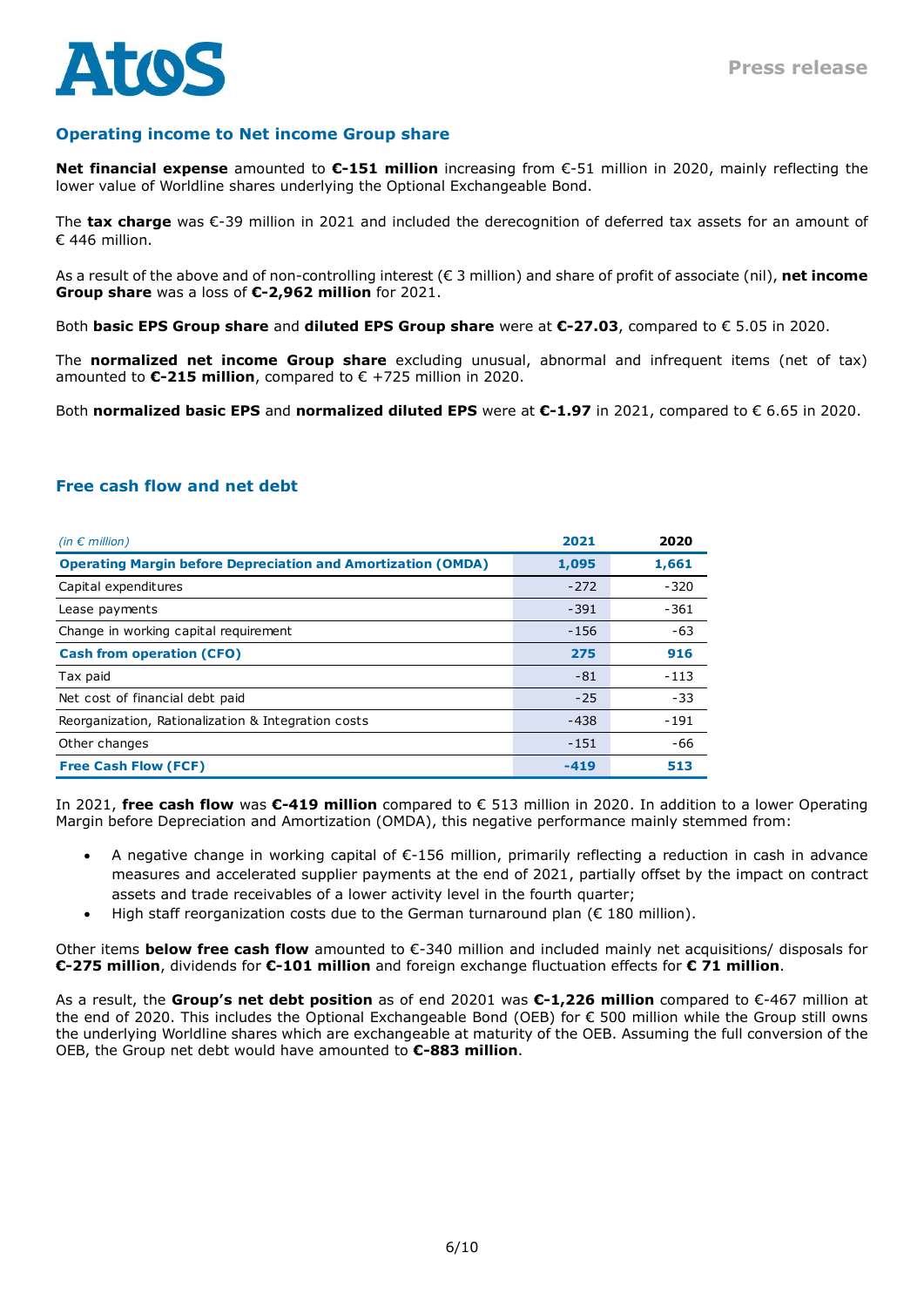

## **Commercial activity**

Commercial activity remained sound in 2021, as **order entry** reached **€ 10.8 billion**, representing a book to bill ratio of 99%.

**Full backlog** was stable at constant currency compared to the end of 2020, at **€ 23.6 billion**, representing 2.1 years of revenue. The **full qualified pipeline** reached **€ 7.0 billion** compared to € 8.9 billion at the end of 2020 at constant currency.

#### **Human resources**

The total headcount was **109,135** at the end of December 2021, up +4.5% compared to 104,430 at the end of December 2020 (+2.9% organically).

In 2021, the Group **hired 25,886 employees**, mainly in offshore/nearshore countries such as India, Poland and Romania, and welcomed 1,668 new employees from acquisitions.

Attrition rate was 18.6% after 10.9% in 2020 – cumulated attrition over two years (2021 and 2020) reached 14.7%, compared to 15.1% in 2019.

## **Acquisitions**

In 2021, the Group announced 9 bolt-on acquisitions in the following areas:

- Digital: Processia, IDEAL GRP; Ipsotek;
- Cloud: VisualBi, Appcentrica, Nimbix, Datasentics and Cloudreach;
- Security: Cryptovision.

These acquisitions represent a total annual revenue of more than € 170 million (2021) and will support the Group's business mix evolution.

#### **Dividend**

As Net income Group share was negative in 2021, Atos Board of Directors decided, in its meeting held on February 28, 2022, to not propose a dividend to the next Annual General Meeting.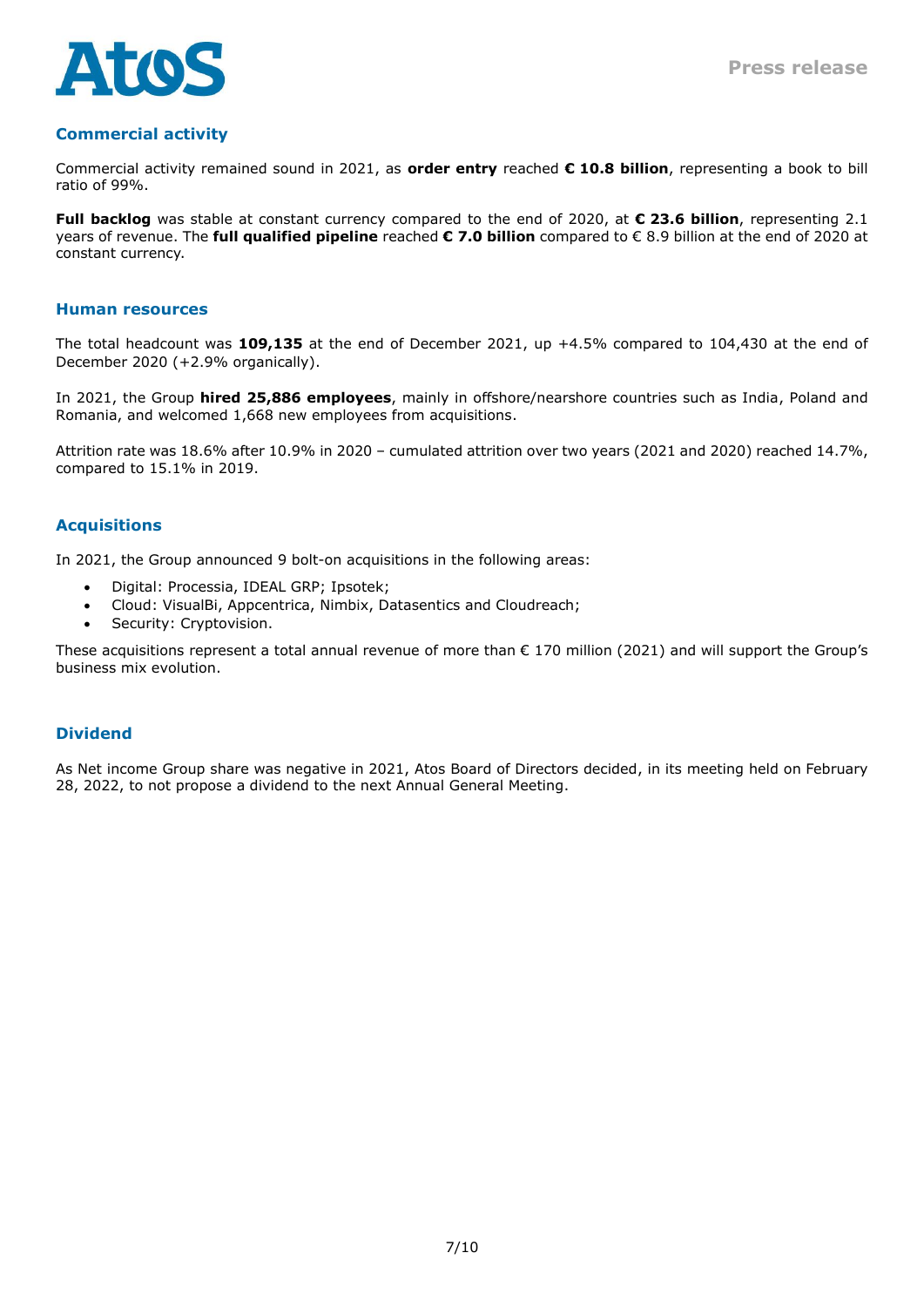

### **Conference call**

The Management of Atos invites you to an international conference call on the Group 2021 annual results, on **Tuesday, March 1, 2022 at 08:00 am** (CET – Paris) chaired by Rodolphe Belmer, CEO.

You can join the **webcast** of the conference:

- via the following link: https://edge.media-server.com/mmc/p/egx4zxh5
- by telephone with the dial-in, 10 minutes prior the starting time. Please note that if you want to join the webcast by telephone, **you must register in advance of the conference** using the following link: http://emea.directeventreg.com/registration/9435037

Upon registration, you will be provided with Participant Dial In Numbers, a Direct Event Passcode and a unique Registrant ID. Call reminders will also

be sent via email the day prior to the event.

During the 10 minutes prior to the beginning of the call, you will need to use the conference access information provided in the email received upon registration.

After the conference, a replay of the webcast will be available on [atos.net,](https://atos.net/en/investors) in the Investors section.

#### **Forthcoming events**

April 27, 2022 (Before Market Opening) First Quarter 2022 revenue May 18, 2022 Annual General Meeting July 27, 2022 (Before Market Opening) First semester 2022 results

#### **Contacts**

| <b>Investor Relations:</b> | Thomas Guillois | +33 6 21 34 36 62<br>thomas.quillois@atos.net |
|----------------------------|-----------------|-----------------------------------------------|
| Media:                     | Martin Bovo     | +33 6 14 46 79 94<br>martin.bovo@atos.net     |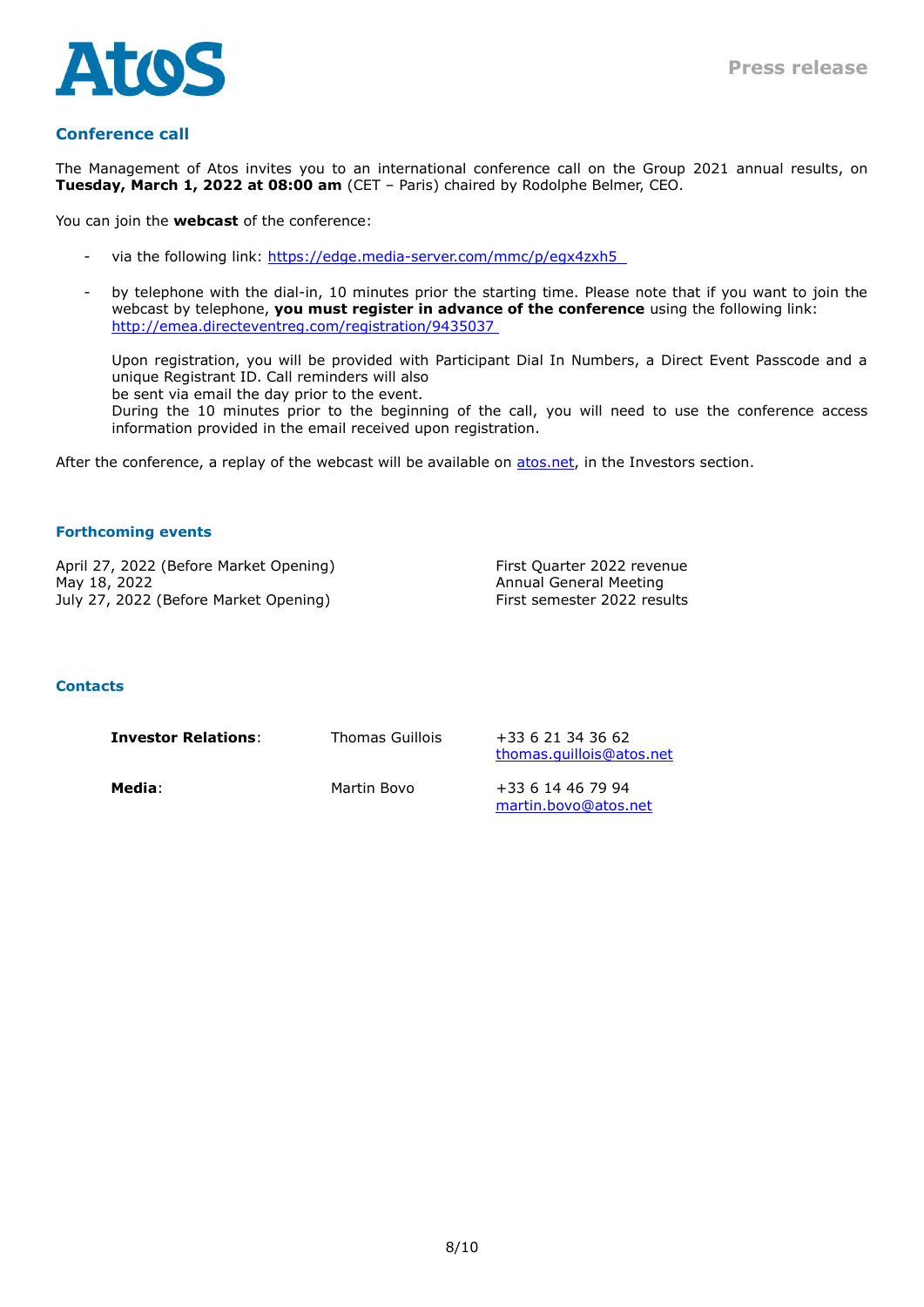

## **Appendix**

## **Revenue and operating margin at constant scope and exchange rates reconciliation**

| In $\epsilon$ million                                 | 2021   | 2020   | % change |
|-------------------------------------------------------|--------|--------|----------|
| Statutory revenue                                     | 10,839 | 11,181 | $-3.1%$  |
| Exchange rates effect                                 |        | $-67$  |          |
| Revenue at constant exchange rates                    | 10,839 | 11,114 | $-2.5%$  |
| Scope effect                                          |        | 209    |          |
| Exchange rates effect on acquired/disposed perimeters |        | $-1$   |          |
| Revenue at constant scope and exchange rates          | 10,839 | 11,322 | $-4.3%$  |
| Statutory operating margin                            | 383    | 1,002  | $-61.7%$ |
| Exchange rates effect                                 |        | $-15$  |          |
| Operating margin at constant exchange rates           | 383    | 987    | $-61.2%$ |
| Scope effect                                          |        | 10     |          |
| Exchange rates effect on acquired/disposed perimeters |        | 0      |          |
| Operating margin at constant scope and exchange rates | 383    | 997    | $-61.5%$ |
| as % of revenue                                       | 3.5%   | 8.8%   |          |

Scope effects amounted to €+207 million for revenue and €+10 million for operating margin. They are mainly related to:

- the acquisitions consolidated either in the course of 2020 and 2021 for a total amount of €+237 million for revenue and  $E+14$  million for operating margin;
- the disposal of some specific Unified Communications & Collaboration activities and Wivertis GmbH in 2020, for a total amount of  $\epsilon$ -30 million for revenue and  $\epsilon$ -4 million for operating margin

NB: The closing of the Cloudreach acquisition took place on January 3<sup>rd</sup>, 2022. This acquisition will therefore be consolidated in the Group financial statements only in 2022.

Internal transfers reflected mainly adjustments to the Spring organization, responsibility for managing some clients being transferred from one industry to another to optimize commercial synergies.

Currency exchange rate effects negatively contributed to revenue for  $\epsilon$ -67 million and to operating margin for  $\epsilon$ -15 million. They mostly came from the depreciation of the US Dollar and the Brazilian Real against the Euro, partially offset by the appreciation of the Pound Sterling against the Euro over the period.

#### **Q4 2021 revenue by Regional Business Unit and by Industry**

| In $\epsilon$ million  | 04 2021 | Q4 2020* | <b>Evolution at</b><br>constant<br>currency |
|------------------------|---------|----------|---------------------------------------------|
| North America          | 631     | 653      | $-3.4%$                                     |
| Northern Europe        | 611     | 710      | $-14.0%$                                    |
| Central Europe         | 657     | 700      | $-6.2%$                                     |
| Southern Europe        | 631     | 681      | $-7.2%$                                     |
| <b>Growing Markets</b> | 219     | 227      | $-3.3%$                                     |
| <b>Total</b>           | 2,749   | 2,971    | $-7.5%$                                     |

*\* At constant currency*

| In $\epsilon$ million          | 04 2021 | Q4 2020* | <b>Evolution at</b><br>constant<br>currency |
|--------------------------------|---------|----------|---------------------------------------------|
| Manufacturing                  | 527     | 523      | $+0.6%$                                     |
| Financial Services & Insurance | 462     | 551      | $-16.1%$                                    |
| Public Sector & Defense        | 611     | 719      | $-15.0%$                                    |
| Telecom, Media & Technology    | 402     | 402      | $+0.1%$                                     |
| Resources & Services           | 407     | 431      | $-5.7%$                                     |
| Health & Life Sciences         | 340     | 345      | $-1.4%$                                     |
| <b>Total</b>                   | 2.749   | 2.971    | $-7.5%$                                     |

*\* At constant currency*